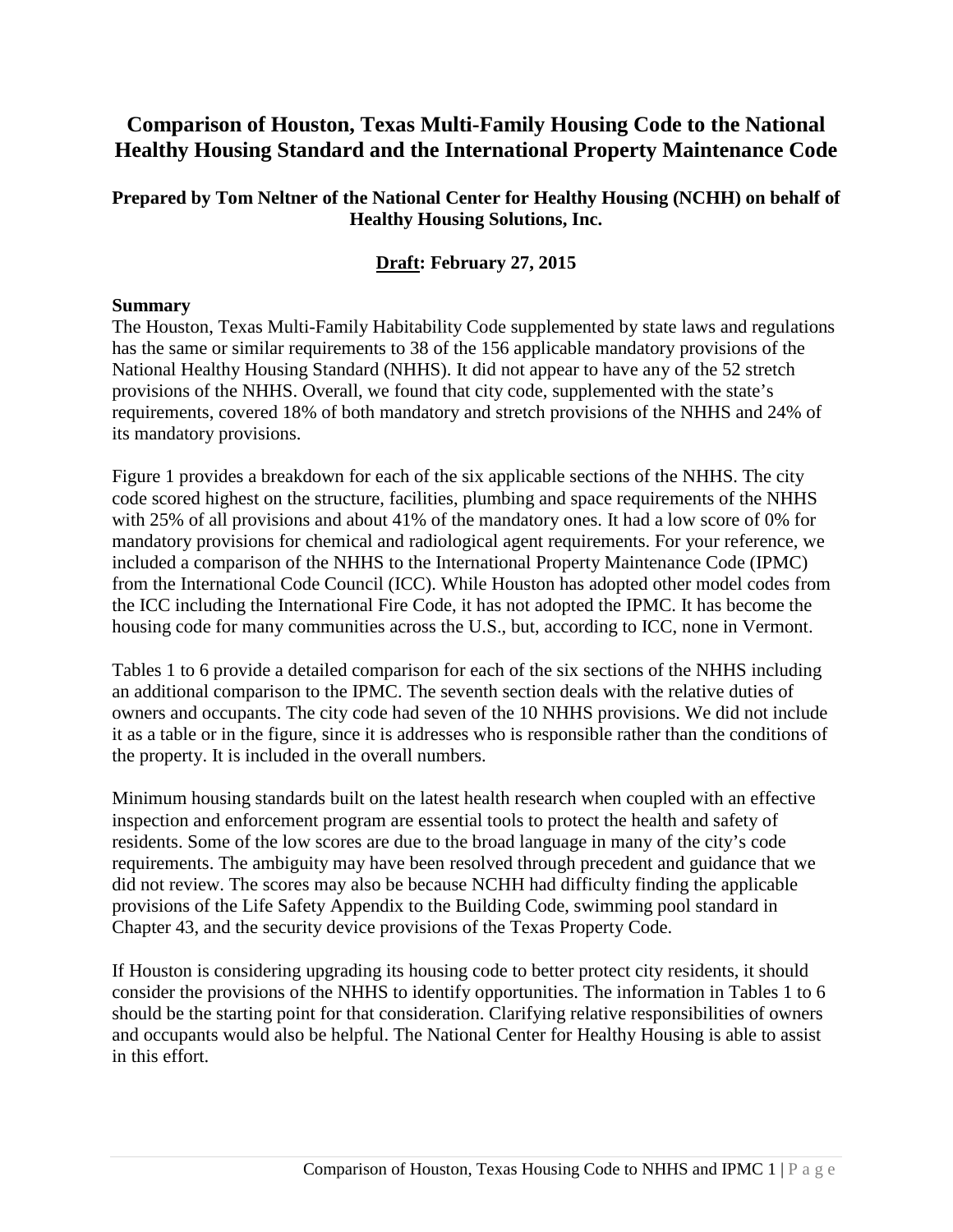

Percentages exclude those not applicable. See Tables 1 to 6 for details.

IPMC = International Property Maintenance Code (2015 version). See http://shop.iccsafe.org.

NHHS = National Healthy Homes Standard (2014 version)

\* "NHHS Stretch" includes mandatory and stretch provisions of NHHS.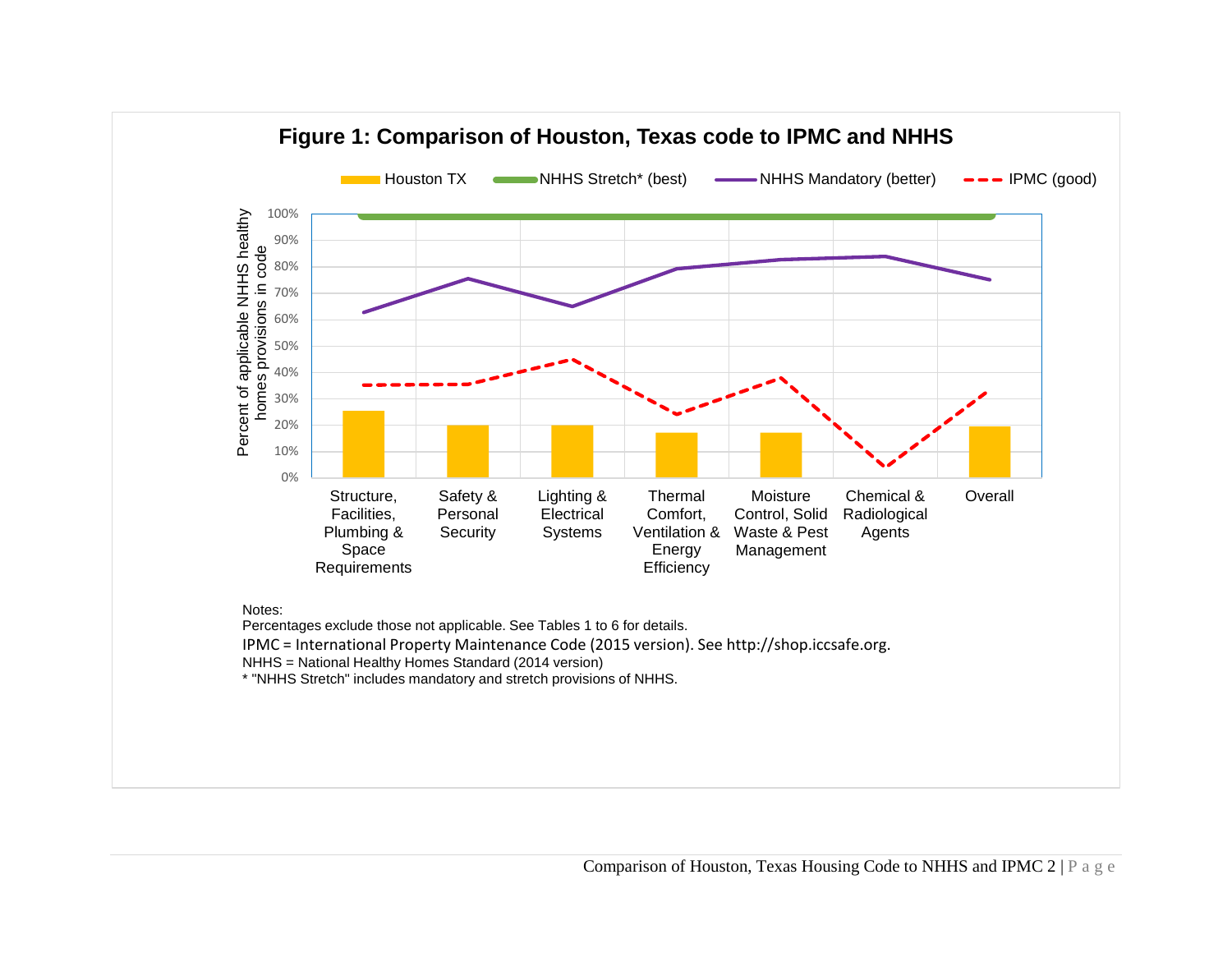### **Interesting provisions in Houston's Multi-Family Habitability Code**

One benefit of NCHH's evaluations is identifying innovative provisions in local codes that may be considered in future editions of the NHHS or be recommended to other communities. Therefore, NCHH identified the following provisions in Houston's code that were interesting. NCHH would appreciate any information the city has that evaluates the effectiveness of the provisions.

- The code is limited to multi-family buildings; those with three or more units. IS there any code for one- and two family rental property? Or owner-occupied homes?
- NCHH had difficulty finding the applicable provisions of the Life Safety Appendix to the Building Code, swimming pool standard in Chapter 43, and the security device provisions of the Texas Property Code. Is it likely that landlords might have similar difficulty? Has the city developed materials to help landlords know all of the requirements?
- Section 10-361 prohibits tenants and landlords from using the property for open storage of a dead tree, building material, inoperable motor vehicle, board, refrigerator or stove. How does this provision work in practice? Are problems common?
- Section 10-363 sets detailed standards on holes, excavations, wells and unused septic tanks or grease traps. NCHH has not seen a similar provision as this before. Was it the result of specific challenges? How does it work in practice?
- Section 10-363 requires cross-ventilation of not less than  $1\frac{1}{2}$  square feet for each 25 linear feet of wall in each basement or crawl space not mechanically ventilated. Has this been effective to prevent mold growth in crawl spaces? Are sealed crawl spaces becoming more common?
- Section 20-481(6) provides specific standards for "rat stoppage." Have those barriers been effective?
- Section 10-752 bans hoarding and defines the term to be an accumulation that is reasonably likely to create a hazard to the safety or health of an occupant in another dwelling unit on the property. Hoarding is a challenge for many communities. How does the approach work in practice?

## **Background**

With funding from the U.S. Department of Housing and Urban Development (HUD), Healthy Housing Solutions, Inc. (Solutions) contracted with the National Center for Healthy Housing (NCHH) to compare the housing code enforced by the Houston against the National Healthy Housing Standard (NHHS) and the International Property Maintenance Code. For the housing code, we used the following:

• Houston Municipal Code, Chapter 182 Housing Standards, at <http://ecode360.com/print/NA2698?guid=8730323&children=true>

NCHH compared the combined requirements against the NHHS that was first published in 20[1](#page-2-0)4<sup>1</sup> by NCHH and the American Public Health Association (APHA) to translate the latest public health information on the impacts of housing on resident health and safety into housing code parlance. It is designed to complement the International Property Maintenance Code and other policies already in use by local and state governments and federal agenciesforthe upkeep of

<span id="page-2-0"></span>l <sup>1</sup> Se[e http://www.nchh.org/Policy/NationalHealthyHousingStandard.aspx.](http://www.nchh.org/Policy/NationalHealthyHousingStandard.aspx)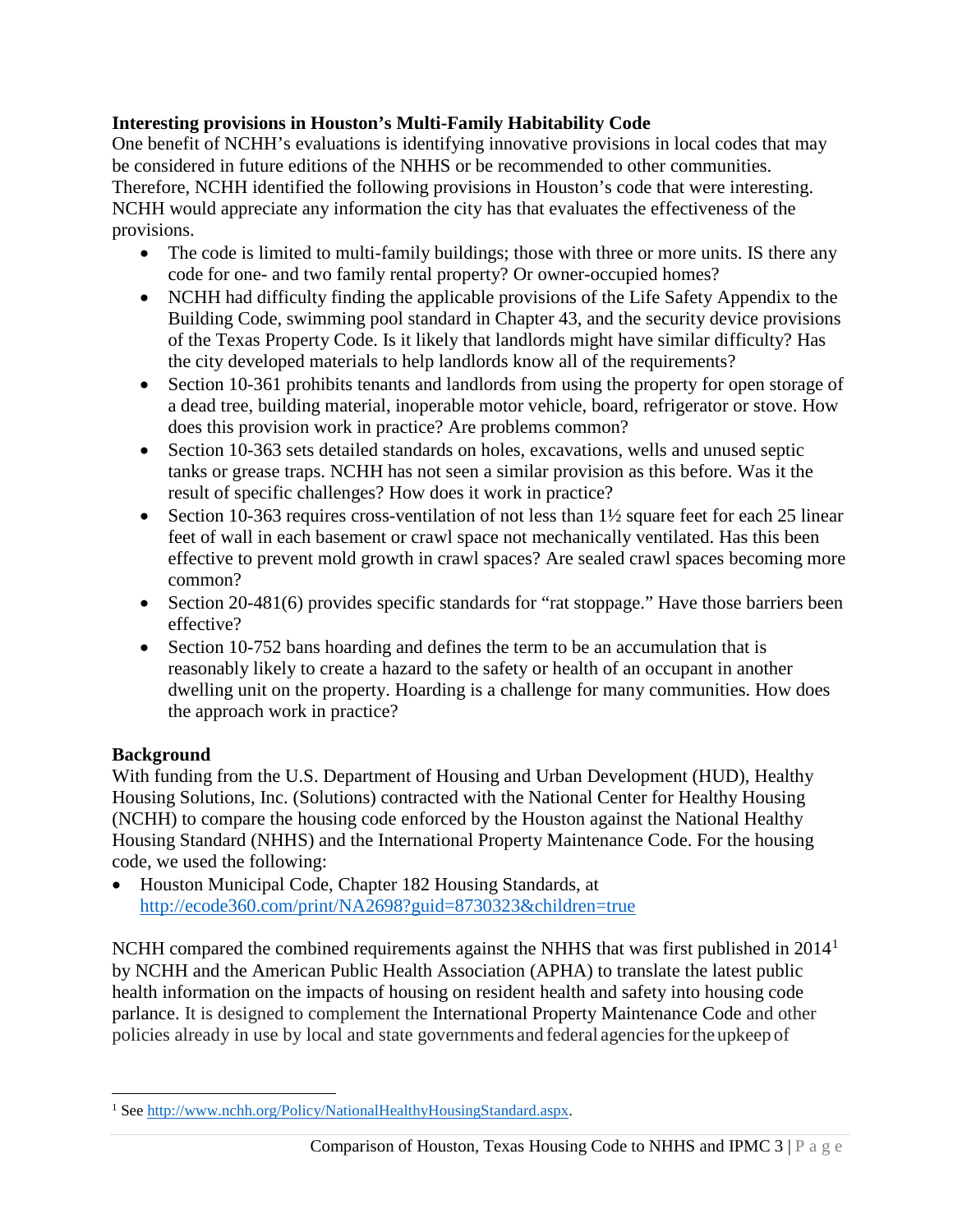existing homes. It consists of seven sections with a total of 209 provisions: 157 of which are mandatory and 52 of which are stretch or optional provisions.

NCHH also compared the code against the International Property Maintenance Code (IPMC), $^2$  $^2$ which is one in the suite of codes developed by the International Code Council (ICC) for property design, construction, and maintenance. The IPMC applies statewide in five states (Maryland, New York, Rhode Island, Virginia, and West Virginia) and the District of Columbia as well as many local governments in 31 other states. ICC first published it in 1998 and updates it every three years; the most recent version is the 2015 edition. The IPMC consists of eight chapters, including ones for administration, definitions, and referenced standards, and has an optional appendix that addresses the boarding of windows and doors of vacant structures. The IPMC's provisions apply "to all existing residential and nonresidential structures and all existing premises and constitute minimum requirements and standards for premises, structures, equipment and facilities for light, ventilation, space, heating, sanitation, protection from the elements, a reasonable level of safety from fire and other hazards, and for a reasonable level of sanitary maintenance; the responsibility of owners, an owner's authorized agent, operators and occupants; the occupancy of existing structures and premises, and for administration, enforcement and penalties."<sup>[3](#page-3-1)</sup>

Using the NHHS and IPMC, NCHH developed three benchmarks and, for simplicity, rated them "good," "better," and "best":

- 1) IPMC requirements (good);
- 2) NHHS mandatory provisions (better); and
- 3) NHHS stretch and mandatory provisions (best).

## **Comparison grouped by six sections of the NHHS**

The NHHS consists of 209 provisions: 157 mandatory and 52 stretch or optional that are grouped in seven sections. For purposes of our analysis, we dropped the first section dealing with relative duties of the owner and the occupant, because city code does not clearly make that distinction. Presumably, it rests with the judgment of the city.

For each of the NHHS provisions, we sought to identify requirements in the Houston code (as supplemented by the state laws and regulations) and determine if the code was (1) same; (2) similar; (3) not same or similar; or (4) not applicable (usually because it applied to the responsibilities of the owner and occupant and not the condition of the property). Because the IPMC is a good housing quality code, we also include a comparison of the NHHS provisions to it. The following six tables summarize the results for the IPMC and Houston code for each of the six NHHS sections. We did not identify provisions in the local code not contained in the NHHS.

l <sup>2</sup> See http://shop.iccsafe.org/codes/2012-international-codes/2012-international-property-maintenance-code.html.<br><sup>3</sup> IPMC, Section 101.2.

<span id="page-3-1"></span><span id="page-3-0"></span>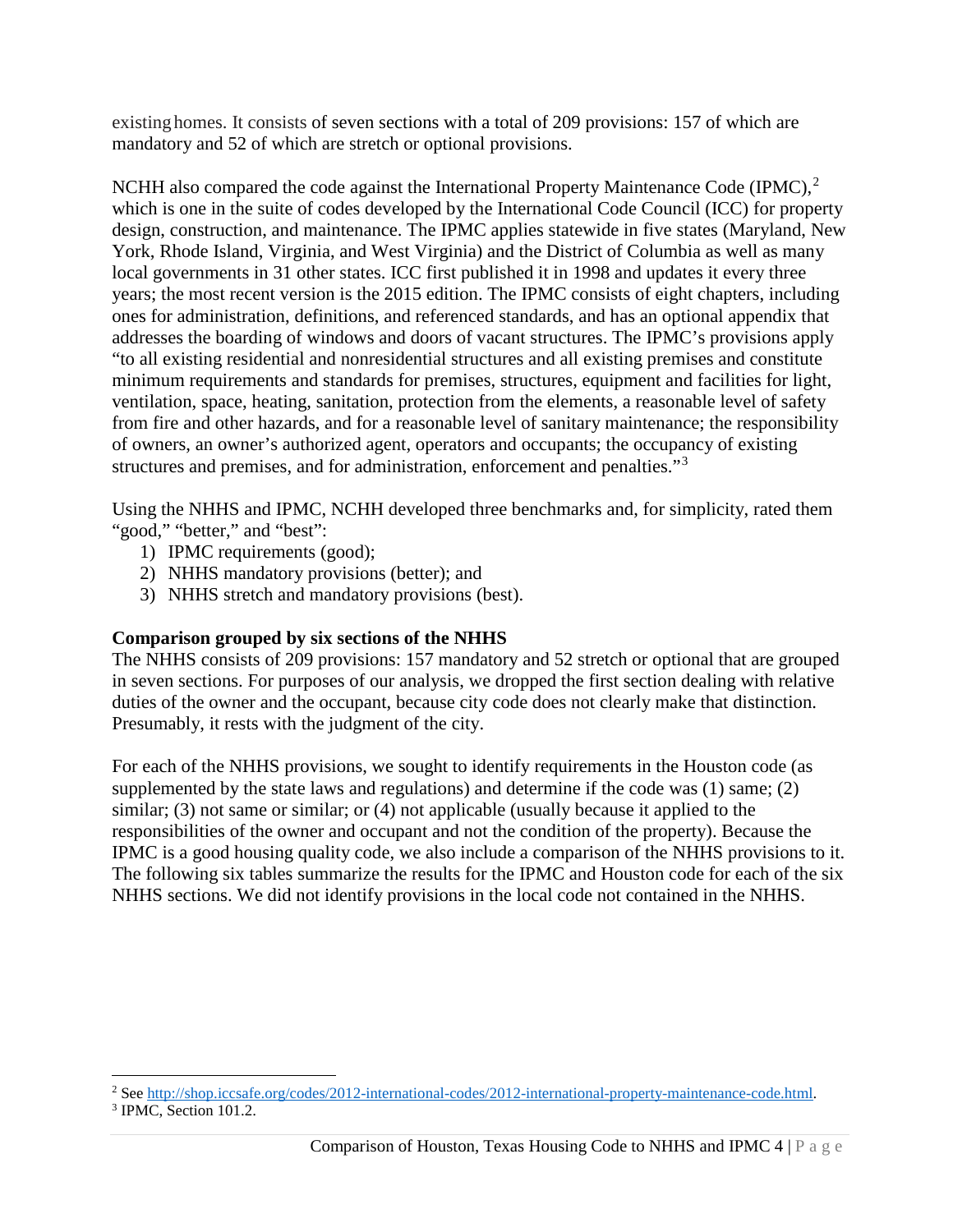| Table 1: Comparison of Structure, Facilities, Plumbing, and Space Provisions |                                                                                                                 |                                                                                  |
|------------------------------------------------------------------------------|-----------------------------------------------------------------------------------------------------------------|----------------------------------------------------------------------------------|
| <b>NHHS</b>                                                                  | <b>IPMC</b>                                                                                                     | <b>Houston</b> , Texas                                                           |
| Summary                                                                      | 35% same or similar                                                                                             | 25% same or similar (0 NA)                                                       |
| - 32 mandatory                                                               | - 18 of 32 mandatory                                                                                            | - 13 of 32 applicable mandatory                                                  |
| - 19 stretch                                                                 | $-0$ of 19 stretch.                                                                                             | - 0 of 19 applicable stretch                                                     |
| Structure                                                                    | 1 of 1 applicable mandatory same or similar.                                                                    | 1 of 1 applicable mandatory same or similar                                      |
| - 1 mandatory                                                                |                                                                                                                 |                                                                                  |
| - 0 stretch                                                                  |                                                                                                                 |                                                                                  |
| <b>Facilities</b>                                                            | 1 of 2 applicable mandatory same or similar. Does not                                                           | of 2 applicable mandatory same or similar. Does not require:                     |
| - 2 mandatory                                                                | require:                                                                                                        | Water heaters other than gas-type to be isolated from habitable rooms            |
| - 0 stretch                                                                  | • Water heaters other than gas-type to be isolated from                                                         | and, in multi-family housing, behind a locked door.                              |
|                                                                              | habitable rooms and, in multi-family housing, behind a                                                          |                                                                                  |
|                                                                              | locked door.                                                                                                    |                                                                                  |
| Plumbing                                                                     | 4 of 5 applicable mandatory same or similar mandatory.                                                          | 3 of 5 applicable mandatory same or similar. Does not require:                   |
| systems                                                                      | Does not require:                                                                                               | Maximum water temperature of 120° F at shower or bathtub or that tank's          |
| - 5 mandatory<br>- 5 stretch                                                 | • Maximum water temperature at shower or bathtub or<br>that tank's relief valve discharge to drip pan, tank, or | relief valve discharge to drip pan, tank, or outside.                            |
|                                                                              | outside.                                                                                                        | Faucet discharge above overflow rim.<br>$\bullet$                                |
|                                                                              | • Any of the stretch provisions.                                                                                | Any of the stretch provisions.<br>$\bullet$                                      |
| Kitchen                                                                      | 3 of 9 applicable mandatory same or similar. Does not                                                           | 2 of 9 applicable mandatory same or similar. Does not require:                   |
| - 9 mandatory                                                                | require:                                                                                                        | Cabinets or countertops.<br>$\bullet$                                            |
| - 5 stretch                                                                  | Cabinets or countertops.                                                                                        | Range for cooking food.<br>$\bullet$                                             |
|                                                                              | Oven for cooking.<br>$\bullet$                                                                                  | Oven other than microwave.<br>٠                                                  |
|                                                                              | Exhaust ventilation for range.                                                                                  | Exhaust ventilation for range.                                                   |
|                                                                              | Refrigerator with a freezer.                                                                                    | Refrigerator with a freezer.<br>٠                                                |
|                                                                              | Floor that is sealed, water-resistant, nonabsorbent, and                                                        | Connections for tenant-supplied refrigerator.<br>$\bullet$                       |
|                                                                              | cleanable.                                                                                                      | Floor that is sealed, water-resistant, nonabsorbent, and cleanable.<br>$\bullet$ |
|                                                                              | Connections for a refrigeration if one is not provided.                                                         | Any of the stretch provisions.<br>$\bullet$                                      |
|                                                                              | Any of the stretch provisions.                                                                                  |                                                                                  |
| Bathroom                                                                     | 5 of 6 applicable mandatory same or similar. Does not                                                           | 6 of 6 applicable mandatory same or similar. Does not require:                   |
| - 6 mandatory                                                                | require:                                                                                                        | Either stretch provision.                                                        |
| - 2 stretch                                                                  | Sink.                                                                                                           |                                                                                  |
|                                                                              | • Either stretch provision.                                                                                     |                                                                                  |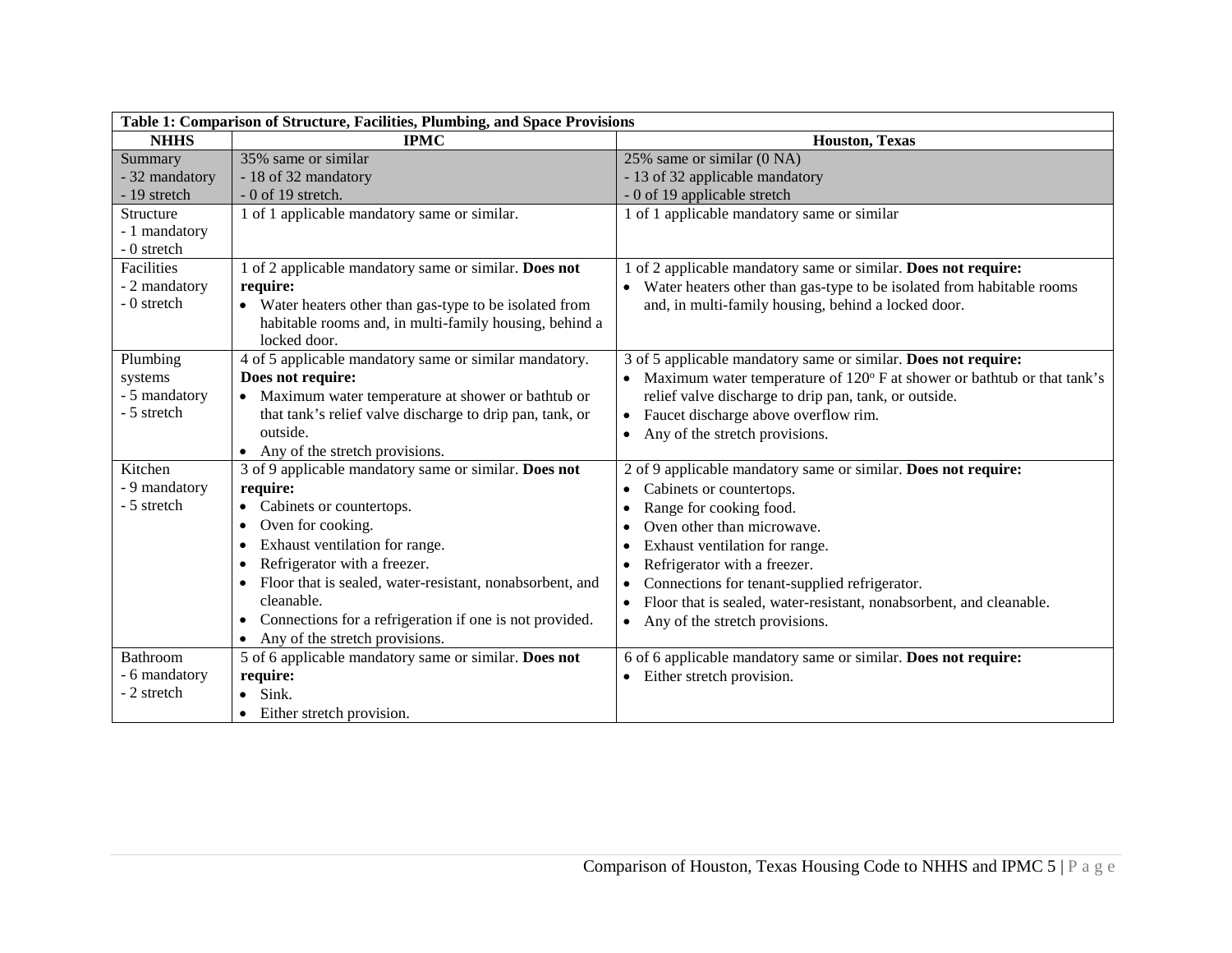| Minimum space    | 4 of 7 applicable mandatory same or similar. Does not          | 0 of 7 applicable mandatory same or similar. Does not require:           |
|------------------|----------------------------------------------------------------|--------------------------------------------------------------------------|
| - 7 mandatory    | require:                                                       | Access to a habitable room other than through a bathroom.                |
| - 0 stretch      | • Access to a habitable room other than through a              | Access to bathroom without going through bedroom.                        |
|                  | bathroom.                                                      | Closet or storage space for clothing and personal belongings.            |
|                  | Closet or storage space for clothing and personal<br>$\bullet$ | Waterproof and dampness-free below-grade habitable rooms.                |
|                  | belongings.                                                    | Minimum ceiling height of 84".                                           |
|                  | Waterproof and dampness free below-grade habitable             | Privacy and adequate space for sleeping and living.                      |
|                  | rooms.                                                         | Minimum floor area of 70 square feet.                                    |
| Floors and floor | 0 of 1 applicable mandatory same or similar. Does not          | 0 of 1 applicable mandatory same or similar. Does not require:           |
| covering         | require:                                                       | Attachment of floor coverings at each threshold with floors capable of   |
| - 1 mandatory    | • Attachment of floor coverings at each threshold with         | being cleaned and free of bulges and buckling and carpets free of tears, |
| - 2 stretch      | floors capable of being cleaned and free of bulges and         | folds, or bumps.                                                         |
|                  | buckling and carpets free of tears, folds, or bumps.           | Either of stretch provisions.<br>$\bullet$                               |
|                  | Either of stretch provisions.                                  |                                                                          |
| Noise            | 0 of 1 applicable mandatory same or similar. Does not          | 0 of 1 applicable mandatory same or similar. Does not require:           |
| - 1 mandatory    | require:                                                       | Noise level from exterior sources to be less than 45 dB day-night        |
| - 5 stretch      | • Noise level from exterior sources to be less than 45 dB      | equivalent sound level.                                                  |
|                  | day-night equivalent sound level.                              | Any of stretch provisions.                                               |
|                  | Any of stretch provisions.                                     |                                                                          |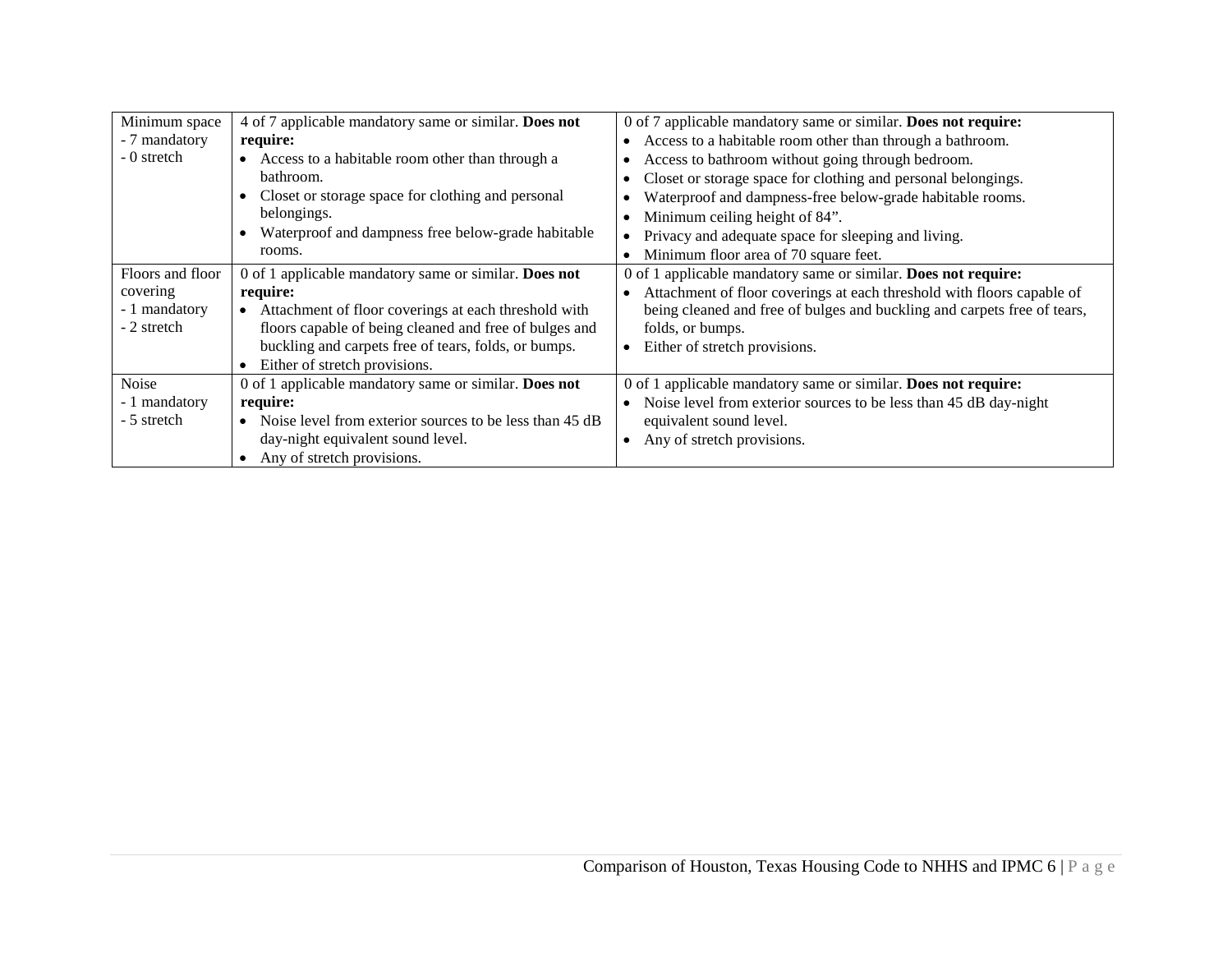| Table 2: Comparison of Safety and Personal Security Provisions |                                                             |                                                                                     |  |
|----------------------------------------------------------------|-------------------------------------------------------------|-------------------------------------------------------------------------------------|--|
| <b>NHHS</b>                                                    | <b>IPMC</b>                                                 | Houston, Texas                                                                      |  |
| Summary                                                        | 36% same or similar                                         | 20% same or similar (0 NA)                                                          |  |
| - 34 mandatory                                                 | - 14 of 34 mandatory                                        | - 9 of 34 applicable mandatory                                                      |  |
| - 11 stretch                                                   | - 2 of 11 stretch                                           | - 0 of 11 applicable stretch                                                        |  |
| Egress                                                         | 2 of 7 applicable mandatory same or similar. Does not       | 1 of 7 applicable mandatory same or similar. Does not require:                      |  |
| - 7 mandatory                                                  | require:                                                    | Openable bedroom window for emergency escape below fourth floor.<br>$\bullet$       |  |
| - 0 stretch                                                    | • Two means of emergency escape or rescue.                  | Adequate emergency exit for below-grade bedroom or option for a below-<br>$\bullet$ |  |
|                                                                | Openable bedroom window for emergency escape                | grade door and steps (four provisions).                                             |  |
|                                                                | below fourth floor.                                         | • Unobstructed egress with doors openable from inside without key or tool.          |  |
|                                                                | Adequate emergency exit for below-grade bedroom             |                                                                                     |  |
|                                                                | (including two provisions describing dimension).            |                                                                                     |  |
| Locks/                                                         | 3 of 5 applicable mandatory same or similar. Does not       | 4 of 5 applicable mandatory same or similar. Does not require:                      |  |
| Security                                                       | require:                                                    | Self-closing exterior door that can be opened from inside without lock or           |  |
| - 5 mandatory                                                  | • Change of locks at change of tenants.                     | tool.                                                                               |  |
| - 0 stretch                                                    | Self-closing exterior door that can be opened from          |                                                                                     |  |
|                                                                | inside without lock or tool.                                |                                                                                     |  |
| Smoke alarm                                                    | 3 of 4 applicable mandatory same or similar. Does not       | 3 of 4 applicable mandatory same or similar. Does not require:                      |  |
| - 4 mandatory                                                  | require:                                                    | • Visual notification for hearing-impaired occupants.                               |  |
| - 4 stretch                                                    | • Visual notification for hearing-impaired occupants.       | Any of the stretch provisions.                                                      |  |
|                                                                | • Three of stretch provisions.                              |                                                                                     |  |
| Fire                                                           | 0 of 3 applicable mandatory same or similar. Silent on fire | 0 of 3 applicable mandatory same or similar. Does not require:                      |  |
| extinguisher                                                   | extinguishers. Does not require:                            | Readily accessible, Class ABC fire extinguisher in or near kitchen in other         |  |
| - 3 mandatory                                                  | • Readily accessible, Class ABC fire extinguisher in or     | than apartment houses.                                                              |  |
| - 1 stretch                                                    | near kitchen.                                               | One 10 pound extinguisher near kitchen.                                             |  |
|                                                                | One 10 pound extinguisher near kitchen.                     | In multi-family housing, fire extinguishers in common areas on each floor.          |  |
|                                                                | In multi-family housing, fire extinguishers in common       |                                                                                     |  |
|                                                                | areas on each floor.                                        |                                                                                     |  |
| Carbon                                                         | 0 of 3 applicable mandatory same or similar. Silent on      | 0 of 3 applicable mandatory same or similar. Does not require:                      |  |
| monoxide alarm                                                 | carbon monoxide alarms. Does not require:                   | Functioning alarm on each habitable floor and near every bedroom.                   |  |
| - 3 mandatory                                                  | • Functioning alarm on each habitable floor and near        | Battery backup if hardwired or long-lasting batteries if not hardwired.             |  |
| - 4 stretch                                                    | every bedroom.                                              | • Visual notification for hearing-impaired occupants.                               |  |
|                                                                | • Battery backup if hardwired or long-lasting batteries if  |                                                                                     |  |
|                                                                | not hardwired.                                              |                                                                                     |  |
|                                                                | Visual notification for hearing-impaired occupants.         |                                                                                     |  |
| Walking                                                        | 2 of 3 applicable mandatory same or similar. Does not       | 1 of 3 applicable mandatory same or similar. Does not require:                      |  |
| surfaces                                                       | require:                                                    | Non-skid surfaces on exterior stairway steps.                                       |  |
| - 3 mandatory                                                  | • Non-skid surfaces on exterior stairway steps.             | Handrails between 34" and 38" from floor or step.                                   |  |
| - 2 stretch                                                    | Either of two stretch provisions.                           | Either of two stretch provisions.<br>$\bullet$                                      |  |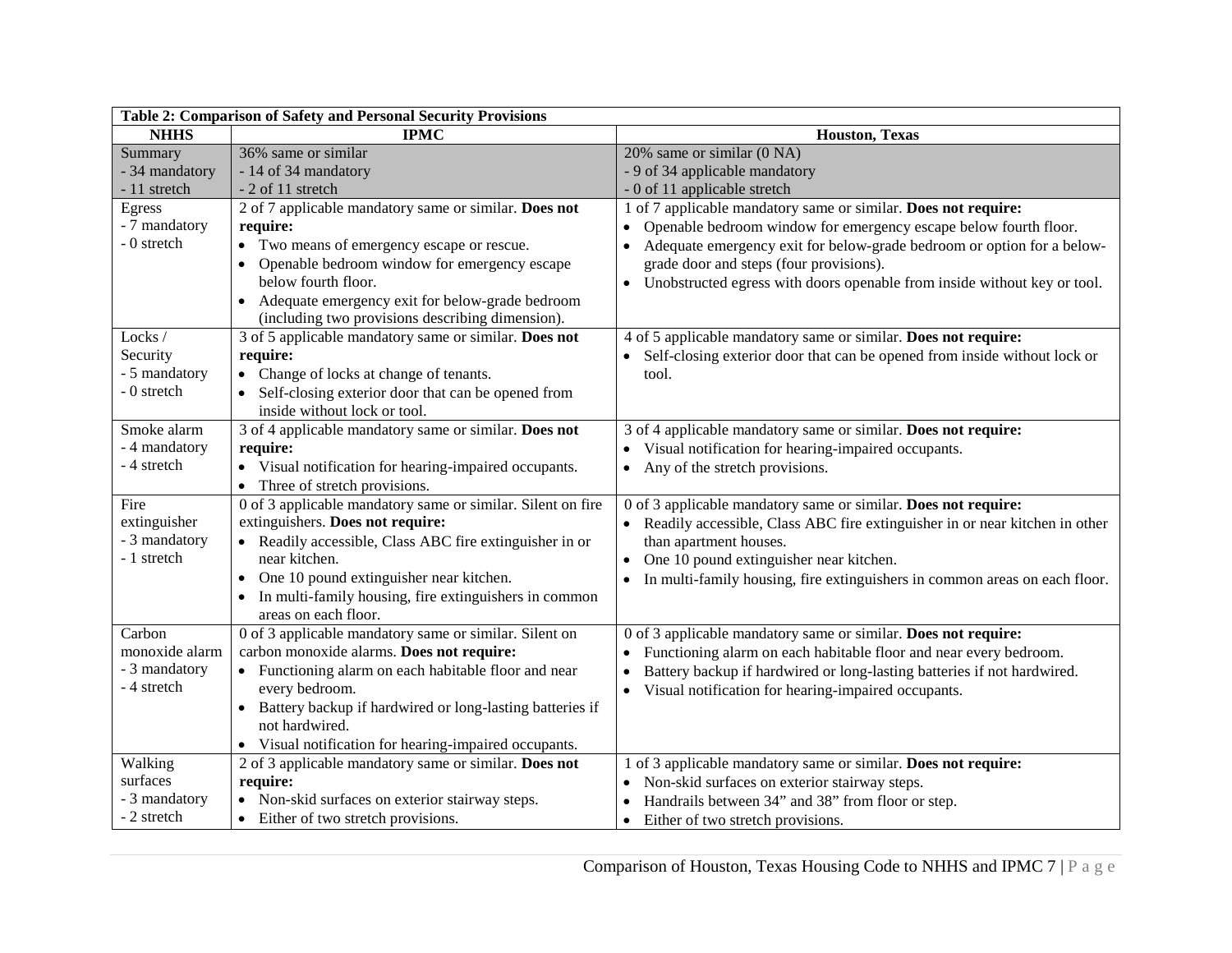| Guard            | 2 of 3 applicable mandatory same or similar. Does not                 | 0 of 3 applicable mandatory same or similar. Does not require:           |
|------------------|-----------------------------------------------------------------------|--------------------------------------------------------------------------|
| - 3 mandatory    | require:                                                              | • Guards for $30^{\circ}$ drops.                                         |
| - 0 stretch      | Fall prevention device on windows used for emergency                  | Fall prevention device on windows used for emergency exit.               |
|                  | exit.                                                                 | Fall prevention device on windows where 72" above exterior grade and     |
|                  |                                                                       | 36" interior floor.                                                      |
| Chemical         | 0 of 2 applicable mandatory same or similar. Silent on                | 0 of 2 applicable mandatory same or similar. Does not require:           |
| storage          | chemical storage. Does not require:                                   | Storage space for medicine and household chemicals not be readily        |
| - 2 mandatory    | Storage space for medicine and household chemicals                    | accessible to children.                                                  |
| - 0 stretch      | not be readily accessible to children.                                | Flammable and combustible liquids stored away from habitable spaces and  |
|                  | Flammable and combustible liquids stored away from                    | ventilation system.                                                      |
|                  | habitable spaces and ventilation system.                              |                                                                          |
| Pools, hot tubs, | 2 of 4 applicable mandatory same or similar. Does not                 | 0 of 4 applicable mandatory same or similar. Does not require:           |
| and other water  | require:                                                              | Anti-entrapment devices on suction outlets.                              |
| features         | Anti-entrapment devices on suction outlets.                           | Pool drains and drain covers clearly visible with second anti-entrapment |
| - 4 mandatory    | Pool drains and drain covers clearly visible with second<br>$\bullet$ | device on blockable single drain.                                        |
| - 0 stretch      | anti-entrapment device on blockable single drain.                     | Fence around pool if over 24" deep.                                      |
|                  |                                                                       | Luminaries with GFCI protection.                                         |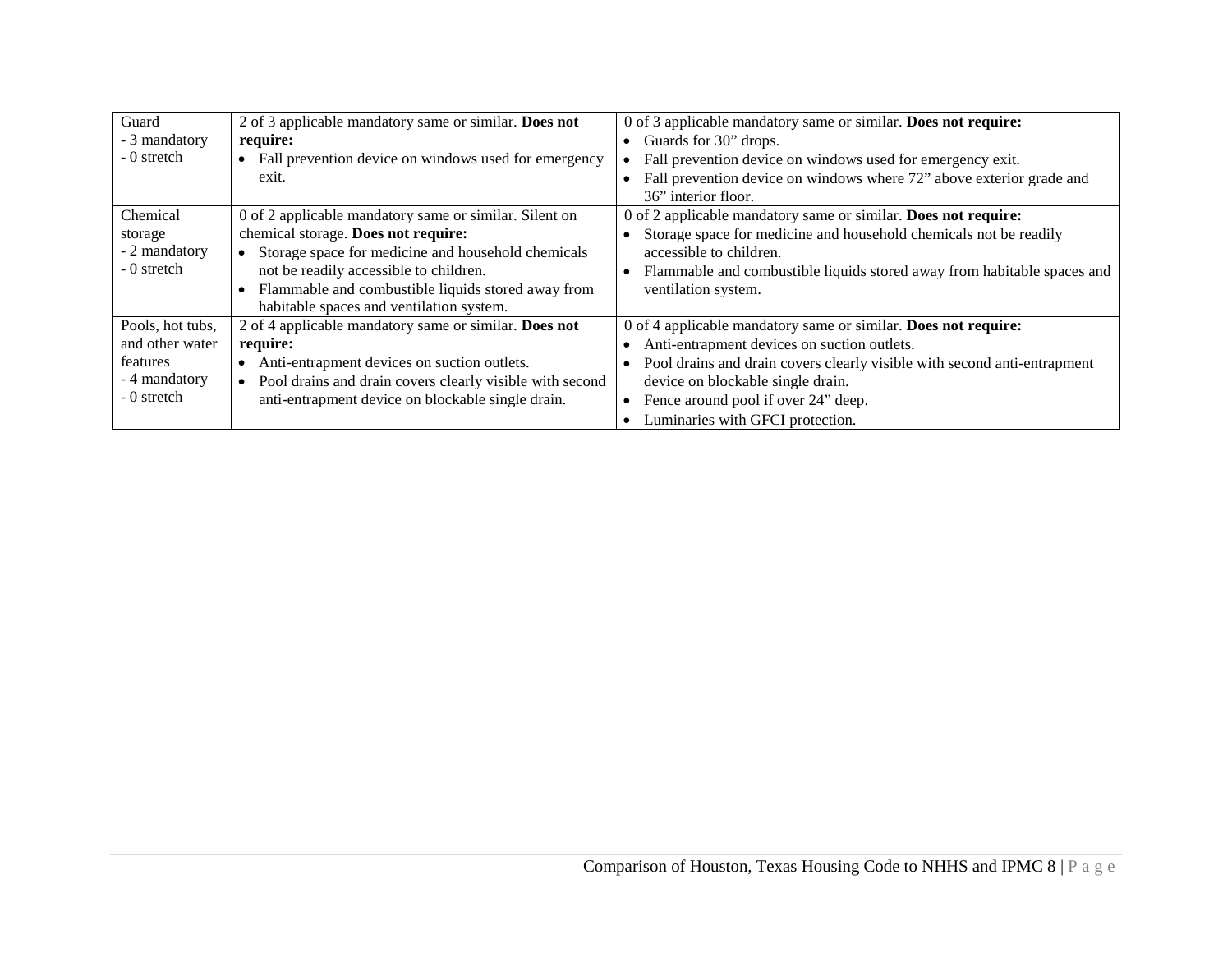| Table 3: Comparison of Lighting and Electrical Systems Provisions |                                                       |                                                                           |
|-------------------------------------------------------------------|-------------------------------------------------------|---------------------------------------------------------------------------|
| <b>NHHS</b>                                                       | <b>IPMC</b>                                           | <b>Houston, Texas</b>                                                     |
| Summary                                                           | 45% same or similar                                   | 20% same or similar (0 NA)                                                |
| - 13 mandatory                                                    | - 9 of 13 mandatory                                   | - 4 of 13 applicable mandatory                                            |
| - 7 stretch                                                       | $-0$ of 7 of stretch                                  | - 0 of 7 applicable stretch                                               |
| Electrical                                                        | 2 of 3 applicable mandatory same or similar. Does not | 1 of 3 applicable mandatory same or similar. Does not require:            |
| system                                                            | require:                                              | Separate service for each unit.                                           |
| - 3 mandatory                                                     | • Separate service for each unit.                     | Ban on temporary wiring or extension cords used as permanent.             |
| - 1 stretch                                                       | • One stretch provision.                              | One stretch provision.                                                    |
| Outlets                                                           | 1 of 3 applicable mandatory same or similar. Does not | 0 of 3 applicable mandatory same or similar. Does not require:            |
| - 3 mandatory                                                     | require:                                              | GFCI in bathroom unless new.<br>$\bullet$                                 |
| - 3 stretch                                                       | $\bullet$ GFCI in bathroom unless new.                | GFCI in laundry, garage, crawl spaces, unfinished basement, and outdoors. |
|                                                                   | GFCI in laundry, garage, crawl spaces, unfinished     | Two separate and remote grounded duplex outlets in habitable rooms.       |
|                                                                   | basement, and outdoors.                               | Any of stretch provisions.<br>$\bullet$                                   |
|                                                                   | • Any of stretch provisions.                          |                                                                           |
| Natural lighting                                                  | 3 of 3 applicable mandatory same or similar.          | 3 of 3 applicable mandatory same or similar. Does not require:            |
| - 3 mandatory                                                     |                                                       |                                                                           |
| - 0 stretch                                                       |                                                       |                                                                           |
| Artificial                                                        | 3 of 4 applicable mandatory same or similar. Does not | 0 of 4 applicable mandatory same or similar. Does not require:            |
| lighting                                                          | require:                                              | Switches to be located conveniently for safe use.<br>$\bullet$            |
| - 4 mandatory                                                     | • Switches to be located conveniently for safe use.   | Wall- or ceiling-type light in bathroom                                   |
| - 3 stretch                                                       | Any of stretch provisions.<br>$\bullet$               | Adequate lighting on public hall, exterior entry door (two provisions)    |
|                                                                   |                                                       | Any of stretch provisions.<br>٠                                           |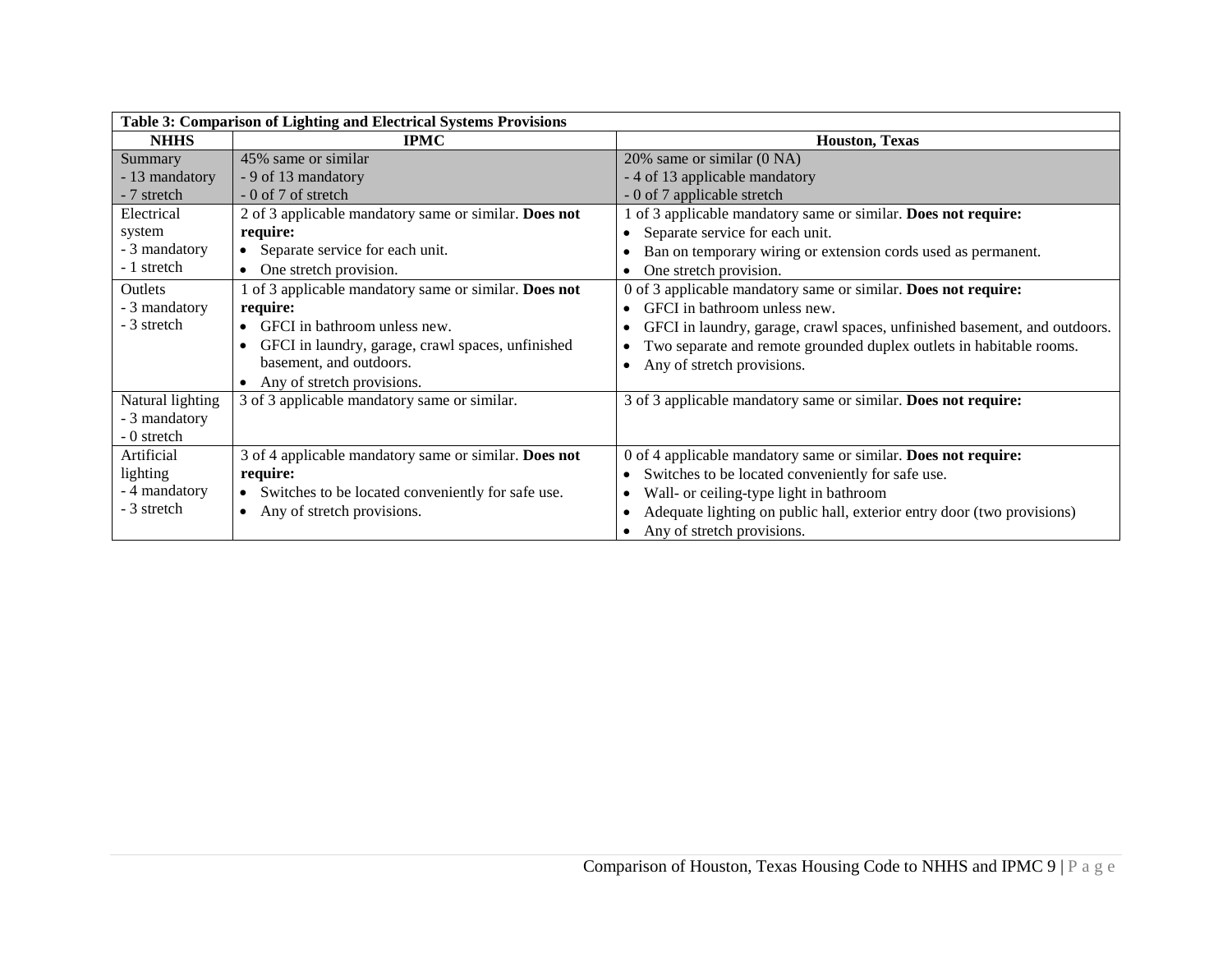| Table 4: Comparison of Thermal Comfort, Ventilation and Energy Efficiency Provisions |                                                                                                                                                                                                                                                                                                                                                                                                                                     |                                                                                                                                                                                                                                                                                                                      |
|--------------------------------------------------------------------------------------|-------------------------------------------------------------------------------------------------------------------------------------------------------------------------------------------------------------------------------------------------------------------------------------------------------------------------------------------------------------------------------------------------------------------------------------|----------------------------------------------------------------------------------------------------------------------------------------------------------------------------------------------------------------------------------------------------------------------------------------------------------------------|
| <b>NHHS</b>                                                                          | <b>IPMC</b>                                                                                                                                                                                                                                                                                                                                                                                                                         | <b>Houston, Texas</b>                                                                                                                                                                                                                                                                                                |
| Summary<br>- 23 mandatory                                                            | 24% same or similar<br>- 7 of 23 mandatory                                                                                                                                                                                                                                                                                                                                                                                          | 17% same or similar (0 NA)<br>- 4 of 23 applicable mandatory                                                                                                                                                                                                                                                         |
| - 6 stretch                                                                          | $-0$ of 6 stretch                                                                                                                                                                                                                                                                                                                                                                                                                   | - 0 of 6 applicable stretch                                                                                                                                                                                                                                                                                          |
| Heating,                                                                             | 1 of 1 applicable mandatory same or similar but does not                                                                                                                                                                                                                                                                                                                                                                            | 1 of 1 applicable mandatory same or similar but does not set 48-hour deadline                                                                                                                                                                                                                                        |
| ventilation and                                                                      | set 48-hour deadline to repair or find alternative safe                                                                                                                                                                                                                                                                                                                                                                             | to repair or find alternative safe supply.                                                                                                                                                                                                                                                                           |
| air conditioning                                                                     | supply.                                                                                                                                                                                                                                                                                                                                                                                                                             |                                                                                                                                                                                                                                                                                                                      |
| - 1 mandatory<br>- 0 stretch                                                         |                                                                                                                                                                                                                                                                                                                                                                                                                                     |                                                                                                                                                                                                                                                                                                                      |
| Heating system                                                                       | 3 of 7 applicable mandatory same or similar. Does not                                                                                                                                                                                                                                                                                                                                                                               | 3 of 7 applicable mandatory same or similar. Does not require:                                                                                                                                                                                                                                                       |
| - 7 mandatory                                                                        | require:                                                                                                                                                                                                                                                                                                                                                                                                                            | For forced air heat, set standards for filter or require annual replacement.                                                                                                                                                                                                                                         |
| - 4 stretch                                                                          | • In rentals, set $78^{\circ}F$ maximum temperature during<br>heating season.<br>For forced air heat, set standards for filter or require<br>annual replacement.<br>For steam or hot water heating systems, protective<br>$\bullet$<br>covers on hot surfaces.<br>For wood stoves, compliance with federal standards or<br>$\bullet$<br>providing clearances or heat shields between<br>combustibles.<br>Any of stretch provisions. | For steam or hot water heating systems, protective covers on hot surfaces.<br>For wood stoves, compliance with federal standards or providing<br>clearances or heat shields between combustibles.<br>Combustion air must be vented outside considers with NFPA standards.<br>Any of stretch provisions.<br>$\bullet$ |
| Ventilation                                                                          | 2 of 6 applicable mandatory same or similar. Does not                                                                                                                                                                                                                                                                                                                                                                               | 0 of 6 applicable mandatory same or similar. Does not require:                                                                                                                                                                                                                                                       |
| - 6 mandatory                                                                        | require:                                                                                                                                                                                                                                                                                                                                                                                                                            | Capability to remove moisture-laden air.                                                                                                                                                                                                                                                                             |
| - 1 stretch                                                                          | Capability to remove moisture-laden air.<br>$\bullet$                                                                                                                                                                                                                                                                                                                                                                               | Ventilation to meet standards in ASHRAE 62.2.                                                                                                                                                                                                                                                                        |
|                                                                                      | Ventilation to meet standards in ASHRAE 62.2.                                                                                                                                                                                                                                                                                                                                                                                       | Rigid or semi-rigid metal duct for clothes dryer exhaust.                                                                                                                                                                                                                                                            |
|                                                                                      | Rigid or semi-rigid metal duct for clothes dryer<br>$\bullet$                                                                                                                                                                                                                                                                                                                                                                       | Supply air for forced air system to be from other than basement.                                                                                                                                                                                                                                                     |
|                                                                                      | exhaust.                                                                                                                                                                                                                                                                                                                                                                                                                            | Ban on discharge of gas or particulate wastes and requirement for pest-                                                                                                                                                                                                                                              |
|                                                                                      | Supply air for forced air system to be from other than<br>$\bullet$                                                                                                                                                                                                                                                                                                                                                                 | proofing screens on vent pipe.                                                                                                                                                                                                                                                                                       |
|                                                                                      | basement.                                                                                                                                                                                                                                                                                                                                                                                                                           | Ventilation and dryer exhaust going outdoors not to attic.                                                                                                                                                                                                                                                           |
|                                                                                      | One stretch provision.                                                                                                                                                                                                                                                                                                                                                                                                              | One stretch provision.                                                                                                                                                                                                                                                                                               |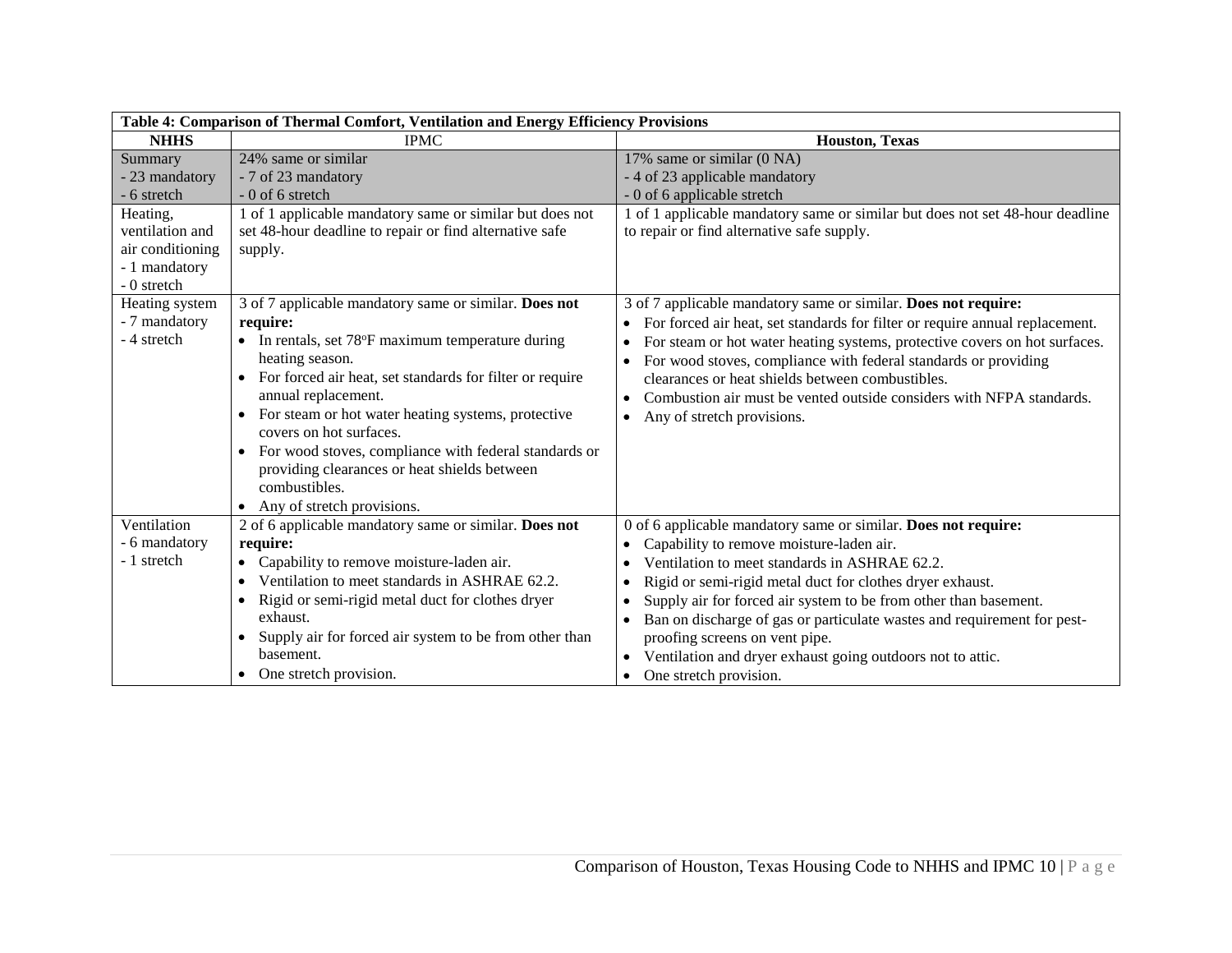| Air sealing   | 1 of 9 applicable mandatory same or similar. Silent on fire                                                                                                                                                                                                                                                                                                                                                                                                                                                                                                                                    | 0 of 9 applicable mandatory same or similar. Does not require:                                                                                                                                                                                                                                                                                                                                                                                                                                             |
|---------------|------------------------------------------------------------------------------------------------------------------------------------------------------------------------------------------------------------------------------------------------------------------------------------------------------------------------------------------------------------------------------------------------------------------------------------------------------------------------------------------------------------------------------------------------------------------------------------------------|------------------------------------------------------------------------------------------------------------------------------------------------------------------------------------------------------------------------------------------------------------------------------------------------------------------------------------------------------------------------------------------------------------------------------------------------------------------------------------------------------------|
| - 9 mandatory | extinguishers. Does not require:                                                                                                                                                                                                                                                                                                                                                                                                                                                                                                                                                               | Sealing openings to limit uncontrolled air movement.                                                                                                                                                                                                                                                                                                                                                                                                                                                       |
| - 1 stretch   | Sealing openings to limit uncontrolled air movement.<br>$\bullet$<br>Pads, sweeps, or weather stripping use to minimize air<br>leaks.<br>Sealing openings to attached garage.<br>Door to garage with automatic closing mechanism and<br>weather stripping.<br>Ban on doors or windows from garage to sleeping area.<br>$\bullet$<br>Sealed and insulated ductwork for forced air system in<br>$\bullet$<br>attached garage<br>Ban on supply or return vents in a garage serving<br>habitable spaces.<br>Sealing between dwelling units in multi-family<br>buildings.<br>One stretch provision. | Pads, sweeps, or weather stripping use to minimize air leaks.<br>Sealing openings to attached garage.<br>Door to garage with automatic closing mechanism and weather stripping.<br>Ban on doors or windows from garage to sleeping area.<br>Sealed and insulated ductwork for forced air system in attached garage<br>Ban on supply or return vents in a garage serving habitable spaces.<br>Sealing between dwelling units in multi-family buildings.<br>Weatherproof openings.<br>One stretch provision. |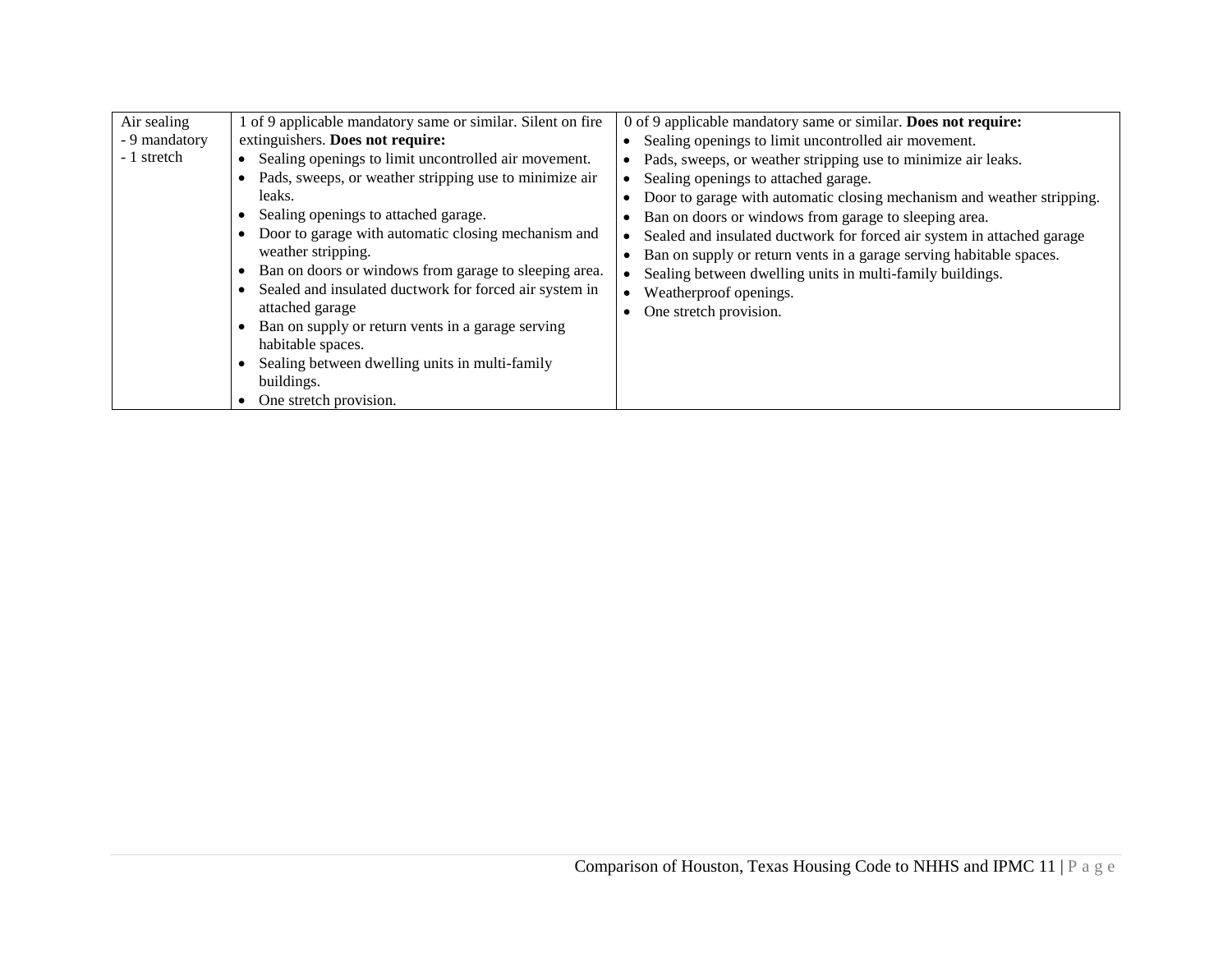| Table 5: Comparison of Moisture Control, Solid Waste and Pest Management Provisions |                                                                                                                                                                                                                                                                                                                                                                                                                                                                                                                                                                                                                                                                                                                                                                                         |                                                                                                                                                                                                                                                                                                                                                                                                                                                                                                                                                                                                                                                                                                                                                                                            |  |
|-------------------------------------------------------------------------------------|-----------------------------------------------------------------------------------------------------------------------------------------------------------------------------------------------------------------------------------------------------------------------------------------------------------------------------------------------------------------------------------------------------------------------------------------------------------------------------------------------------------------------------------------------------------------------------------------------------------------------------------------------------------------------------------------------------------------------------------------------------------------------------------------|--------------------------------------------------------------------------------------------------------------------------------------------------------------------------------------------------------------------------------------------------------------------------------------------------------------------------------------------------------------------------------------------------------------------------------------------------------------------------------------------------------------------------------------------------------------------------------------------------------------------------------------------------------------------------------------------------------------------------------------------------------------------------------------------|--|
| <b>NHHS</b>                                                                         | <b>IPMC</b>                                                                                                                                                                                                                                                                                                                                                                                                                                                                                                                                                                                                                                                                                                                                                                             | <b>Houston, Texas</b>                                                                                                                                                                                                                                                                                                                                                                                                                                                                                                                                                                                                                                                                                                                                                                      |  |
| Summary                                                                             | 38% same or similar                                                                                                                                                                                                                                                                                                                                                                                                                                                                                                                                                                                                                                                                                                                                                                     | 17% same or similar (0 NA)                                                                                                                                                                                                                                                                                                                                                                                                                                                                                                                                                                                                                                                                                                                                                                 |  |
| - 24 mandatory                                                                      | - 10 of 24 mandatory                                                                                                                                                                                                                                                                                                                                                                                                                                                                                                                                                                                                                                                                                                                                                                    | - 5of 24 applicable mandatory                                                                                                                                                                                                                                                                                                                                                                                                                                                                                                                                                                                                                                                                                                                                                              |  |
| - 5 stretch                                                                         | - 1 of 5 stretch                                                                                                                                                                                                                                                                                                                                                                                                                                                                                                                                                                                                                                                                                                                                                                        | - 0 of 5 applicable stretch                                                                                                                                                                                                                                                                                                                                                                                                                                                                                                                                                                                                                                                                                                                                                                |  |
| Moisture<br>- 10 mandatory<br>- 4 stretch                                           | 4 of 10 applicable mandatory same or similar. Does not<br>require:<br>• Ban on visible mold growth and persistent excessive<br>dampness or moisture on interior and exterior surfaces.<br>Cleanup, drying, and repair of building materials<br>$\bullet$<br>discolored or deteriorated by mold or mildew or<br>causing moldy or earthy odor.<br>Repair and removal of moldy material consistent with<br>published guidance.<br>• Investigation and correction of underlying cause of<br>dampness or moldy odors.<br>• Insulation of cold plumbing and HVAC surfaces to<br>prevent condensation.<br>• Crawl spaces to be free of high-moisture conditions or<br>sealed from dwelling areas where the space is not<br>sealed and insulated from outdoors.<br>• Two of stretch provisions. | 4 of 10 applicable mandatory same or similar. Does not require:<br>• Ban on visible mold growth and persistent excessive dampness or<br>moisture on interior and exterior surfaces.<br>Cleanup, drying, and repair of building materials discolored or<br>$\bullet$<br>deteriorated by mold or mildew or causing moldy or earthy odor.<br>Repair and removal of moldy material consistent with published guidance.<br>$\bullet$<br>Investigation and correction of underlying cause of dampness or moldy<br>odors.<br>Insulation of cold plumbing and HVAC surfaces to prevent condensation.<br>$\bullet$<br>Crawl spaces to be free of high-moisture conditions or sealed from<br>dwelling areas where the space is not sealed and insulated from outdoors.<br>Any of stretch provisions. |  |
| Solid waste<br>- 3 mandatory<br>- 1 stretch                                         | 1 of 3 applicable mandatory same or similar. Does not<br>require:<br>• Sufficient outside storage of trash and recyclables to<br>hold materials between collections (two provisions).<br>One stretch provision.<br>$\bullet$                                                                                                                                                                                                                                                                                                                                                                                                                                                                                                                                                            | 0 of 3 applicable mandatory same or similar. Does not require:<br>Sufficient outside and inside storage of trash and recyclable facilities to<br>hold materials between collections (three provisions).<br>• One stretch provision.                                                                                                                                                                                                                                                                                                                                                                                                                                                                                                                                                        |  |
| Pest<br>management<br>- 11 mandatory<br>- 0 stretch                                 | 5 of 11 applicable mandatory same or similar. Does not<br>require:<br>• Use of trained IPM-trained pest management<br>professional in multi-family housing.<br>Inspection for pests.<br>$\bullet$<br>Ban on accumulation of material for rodent harborage<br>in or about dwelling and premises.<br>Trees, shrubs, and plantings no closer than 6" of<br>$\bullet$<br>dwelling.<br>Sealing of holes and joints with low-VOC caulk or<br>$\bullet$<br>closed-cell insulation.<br>Ban on foggers and organophosphates.<br>$\bullet$                                                                                                                                                                                                                                                        | 1 of 11 applicable mandatory same or similar. Does not require:<br>Use of trained IPM-trained pest management professional in multi-family<br>housing.<br>Inspection for pests.<br>Ban on accumulation of material for rodent harborage in or about dwelling<br>$\bullet$<br>and premises.<br>Trees, shrubs, and plantings no closer than 6" of dwelling.<br>$\bullet$<br>Sealing of holes and joints with low-VOC caulk or closed-cell insulation.<br>Ban on foggers and organophosphates.<br>Ban on accumulation of water.<br>$\bullet$<br>No holes or joints in exterior 1/8" or greater.<br>Elimination of infestation using exclusion and IPM.<br>Use of integrated pest management (IPM).<br>$\bullet$                                                                               |  |

Comparison of Houston, Texas Housing Code to NHHS and IPMC 12 | P a g e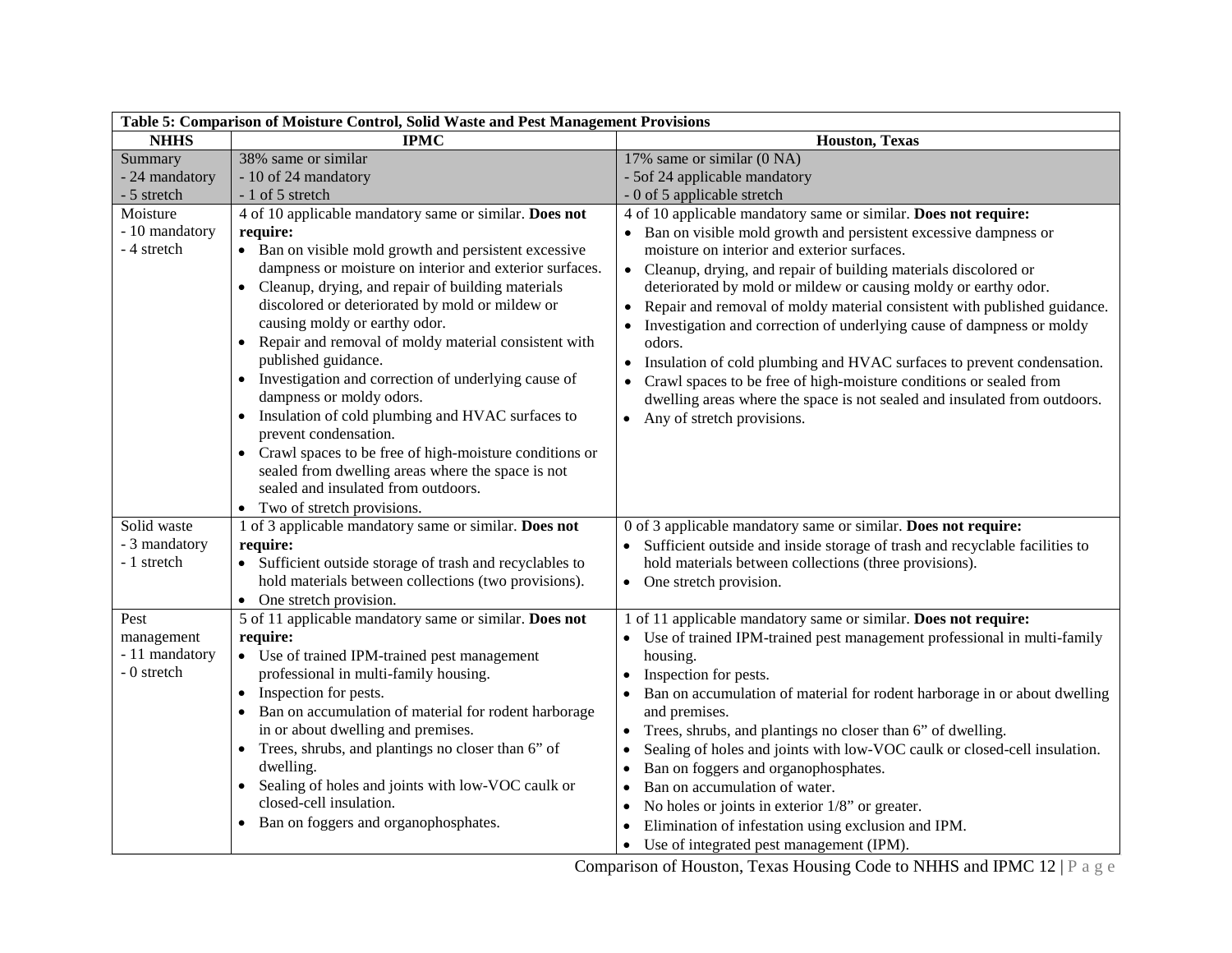| Table 6: Comparison of Chemical and Radiological Agents Provisions               |                                                                                                                                                                                                                                                                                                                                                                                                                                                                                                                                                                          |                                                                                                                                                                                                                                                                                                                                                                                                                                                                                                          |  |
|----------------------------------------------------------------------------------|--------------------------------------------------------------------------------------------------------------------------------------------------------------------------------------------------------------------------------------------------------------------------------------------------------------------------------------------------------------------------------------------------------------------------------------------------------------------------------------------------------------------------------------------------------------------------|----------------------------------------------------------------------------------------------------------------------------------------------------------------------------------------------------------------------------------------------------------------------------------------------------------------------------------------------------------------------------------------------------------------------------------------------------------------------------------------------------------|--|
| <b>NHHS</b>                                                                      | <b>IPMC</b>                                                                                                                                                                                                                                                                                                                                                                                                                                                                                                                                                              | <b>Houston, Texas</b>                                                                                                                                                                                                                                                                                                                                                                                                                                                                                    |  |
| Summary<br>- 21 mandatory<br>- 4 stretch                                         | 4% same or similar<br>- 1 of 21 mandatory<br>$-0$ of 4 stretch.                                                                                                                                                                                                                                                                                                                                                                                                                                                                                                          | 0% same or similar<br>- 0 of 21 applicable mandatory<br>- 0 of 4 applicable stretch                                                                                                                                                                                                                                                                                                                                                                                                                      |  |
| General<br>- 1 mandatory<br>- 0 stretch                                          | 0 of 1 applicable mandatory same or similar. Does not<br>require:<br>• Containment, storage, removal, and mitigation of<br>chemical and radiological agents in a safe and healthy<br>manner consistent with federal, state, and local laws<br>and regulations.                                                                                                                                                                                                                                                                                                           | 0 of 1 applicable mandatory same or similar. Does not require:<br>Containment, storage, removal, and mitigation of chemical and<br>$\bullet$<br>radiological agents in a safe and healthy manner consistent with federal,<br>state, and local laws and regulations.                                                                                                                                                                                                                                      |  |
| Lead-based<br>paint<br>- 5 mandatory<br>- 1 stretch                              | 0 of 5 applicable mandatory same or similar. Silent on<br>lead-based paint. Does not require:<br>• Levels of lead deemed hazardous by federal<br>government to be taken care of properly.<br>Repair of deteriorated paint using lead-safe work<br>$\bullet$<br>practices.<br>Compliance with federal renovation, repair, and<br>$\bullet$<br>painting rule and dust-clearance testing at conclusion of<br>renovation work.<br>Ban on particularly dangerous work practices.<br>$\bullet$<br>Ban use of lead-based paint.<br>$\bullet$<br>Stretch provision.<br>$\bullet$ | 0 of 5 applicable mandatory same or similar. Does not require:<br>Levels of lead deemed hazardous by federal government to be taken care<br>of properly.<br>Repair of deteriorated paint using lead-safe work practices.<br>Compliance with federal renovation, repair, and painting rule and dust-<br>clearance testing at conclusion of renovation work.<br>Ban on particularly dangerous work practices.<br>$\bullet$<br>Use of new lead-based paint.<br>$\bullet$<br>Stretch provision.<br>$\bullet$ |  |
| Asbestos<br>- 4 mandatory<br>- 0 stretch                                         | 0 of 4 applicable mandatory same or similar. Does not<br>require:<br>Maintenance of asbestos-containing materials in non-<br>friable condition.<br>Abatement of asbestos before any activity that disturbs<br>$\bullet$<br>it.<br>Abatement of friable asbestos using licensed asbestos<br>$\bullet$<br>professional.<br>• Removal and disposal of asbestos in compliance with<br>federal, state, and local requirements.                                                                                                                                                | 0 of 4 applicable mandatory same or similar. Does not require:<br>Maintenance of asbestos-containing materials in non-friable condition.<br>Abatement of asbestos before any activity that disturbs it.<br>Abatement of friable asbestos using licensed asbestos professional.<br>Removal and disposal of asbestos in compliance with federal, state, and<br>local requirements.                                                                                                                         |  |
| Toxic<br>substances in<br>manufactured<br>building<br>materials<br>- 2 mandatory | 0 of 2 applicable mandatory same or similar. Does not<br>require:<br>• Use of low-formaldehyde wood products that comply<br>with federal law.<br>Use of building materials with no halogenated flame<br>retardants and low-VOC emissions.                                                                                                                                                                                                                                                                                                                                | 0 of 2 applicable mandatory same or similar. Does not require:<br>Use of low-formaldehyde wood products that comply with federal law.<br>$\bullet$<br>• Use of building materials with no halogenated flame retardants and low-<br>VOC emissions.                                                                                                                                                                                                                                                        |  |

Comparison of Houston, Texas Housing Code to NHHS and IPMC 13 | P a g e